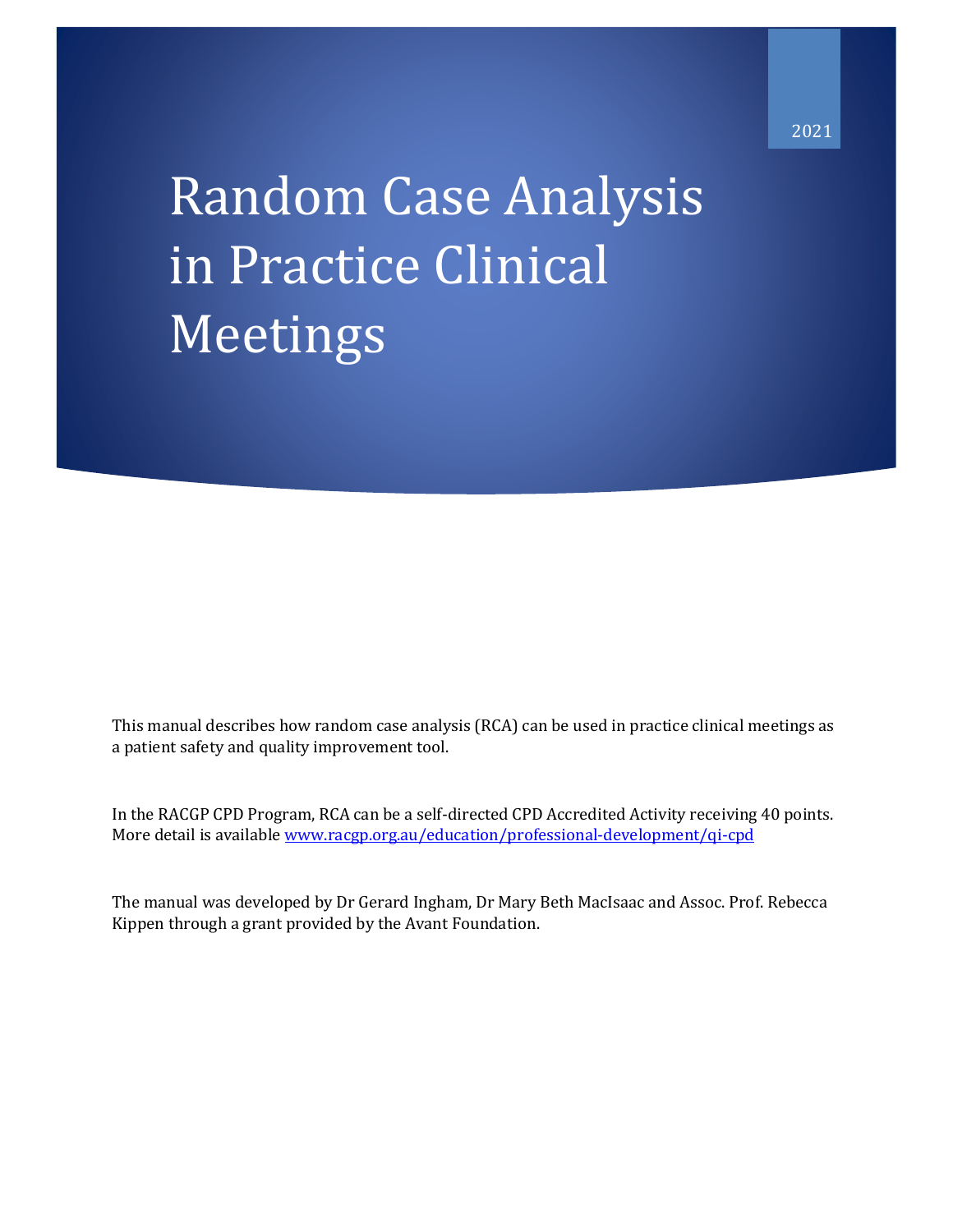# **TABLE OF CONTENTS**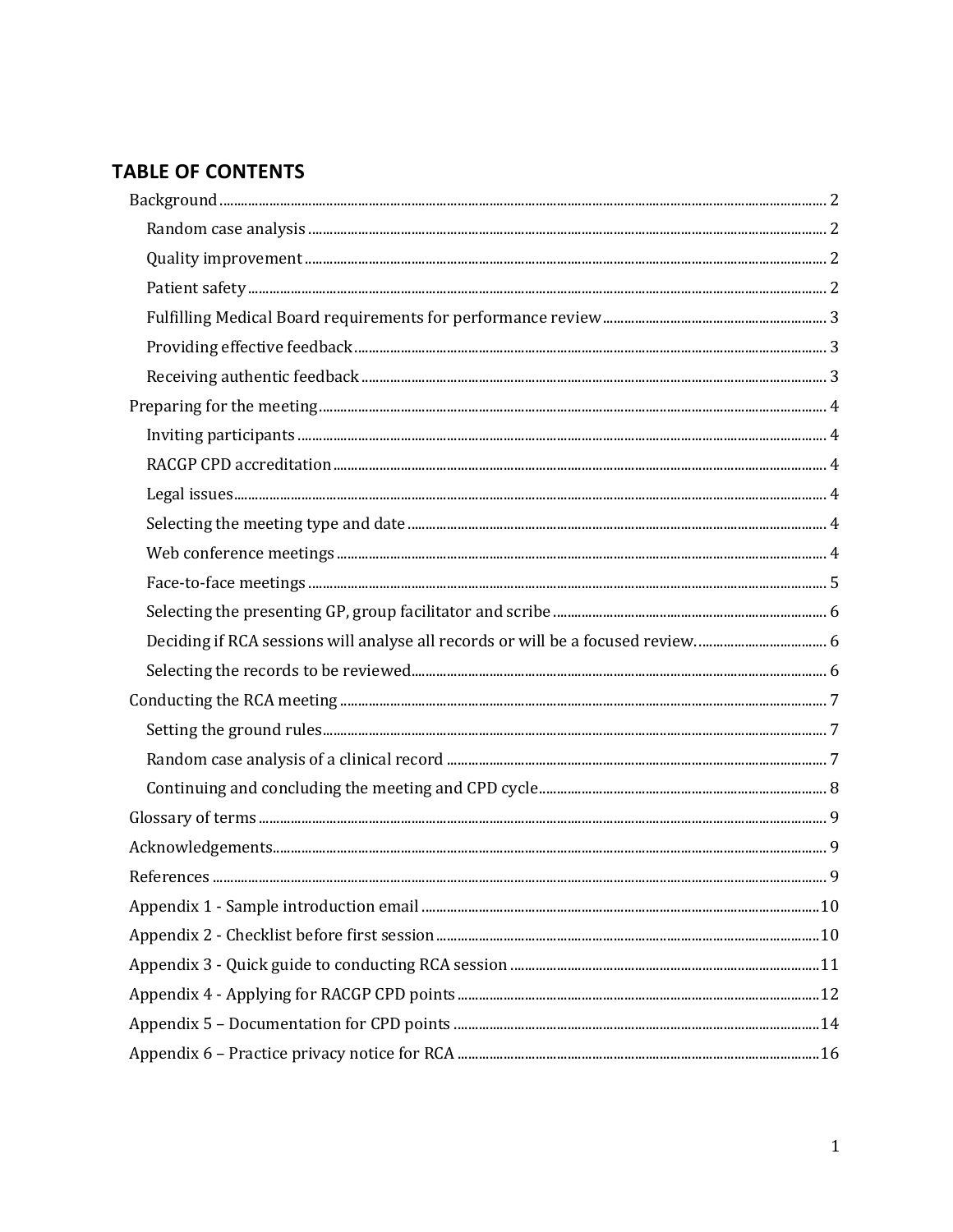# <span id="page-2-0"></span>**Background**

## <span id="page-2-1"></span>**Random case analysis**

Random case analysis (RCA) involves the discussion of a selected medical record with a peer. It has been used for education purposes in Australian GP training [1]. A fundamental aspect of RCA is that the selection of the clinical record is by not directed by the clinician having their records reviewed. This 'random' selection makes RCA is useful in identifying blind spots or 'unknown unknowns' in a clinician's skills or knowledge. The use of peer feedback in group sessions has been shown to be a powerful motivator of behaviour change [2]

RCA has been found to be particularly useful in teaching and assessing *clinical reasoning*. When making diagnostic or management decisions, a GP considers the patient's concerns, medical history, social history, the strength of the evidence for various management options, and the available resources to manage the patient. This complex reasoning task is sometimes referred to as "the art of general practice" or "thinking like a GP thinks." This skill cannot be learned in a textbook. It can be developed through the discussion that occurs during RCA about contextual factors influencing the decision that was made in the case being reviewed.

RCA also has utility in teaching and assessing *medical record keeping*. The standard for medical notes is that they should be adequate to enable another practitioner to continue patient care [3, 4]. RCA offers an opportunity for practitioners to consider whether the records reviewed meet this standard.

The approach to RCA described in this manual focuses on clinical reasoning and medical record keeping. These skills belong to two of the five RACGP domains of general practice. These are the domains that RCA is best suited to evaluate. RCA can be used to explore knowledge and skills in other domains of general practice such as communication skills, health screening, and professionalism. It is also possible to use each RCA case as a springboard for broader discussions beyond the specific case by asking what if the problem, person, doctor, or system was different? This more extensive use of RCA is outlined in "Random case analysis. A new framework for Australian general practice training" [1].

## <span id="page-2-2"></span>**Quality improvement**

Discussions of clinical care can move beyond considering the choices of individual clinicians and consider practice systems. A quality improvement approach involves an ethos of looking to improve rather than finding fault and considering how improvements can be measured. management and consider practice systems. Clinicians coming together to discuss improvements in clinical care is a feature of care in other countries. This quality improvement peer-review strategy is called 'quality circles' [5]. RCA is a method well-suited to generate clinical care discussion in quality circle meetings.

## <span id="page-2-3"></span>**Patient safety**

Attempts to improve patient safety often involve looking back at the care provided in cases where errors or patient harm have already been identified. In contrast, RCA examines cases where errors have not yet been identified. Potential threats to patient safety may be uncovered before harm results. RCA in clinical meetings may proactively prevent adverse patient outcomes.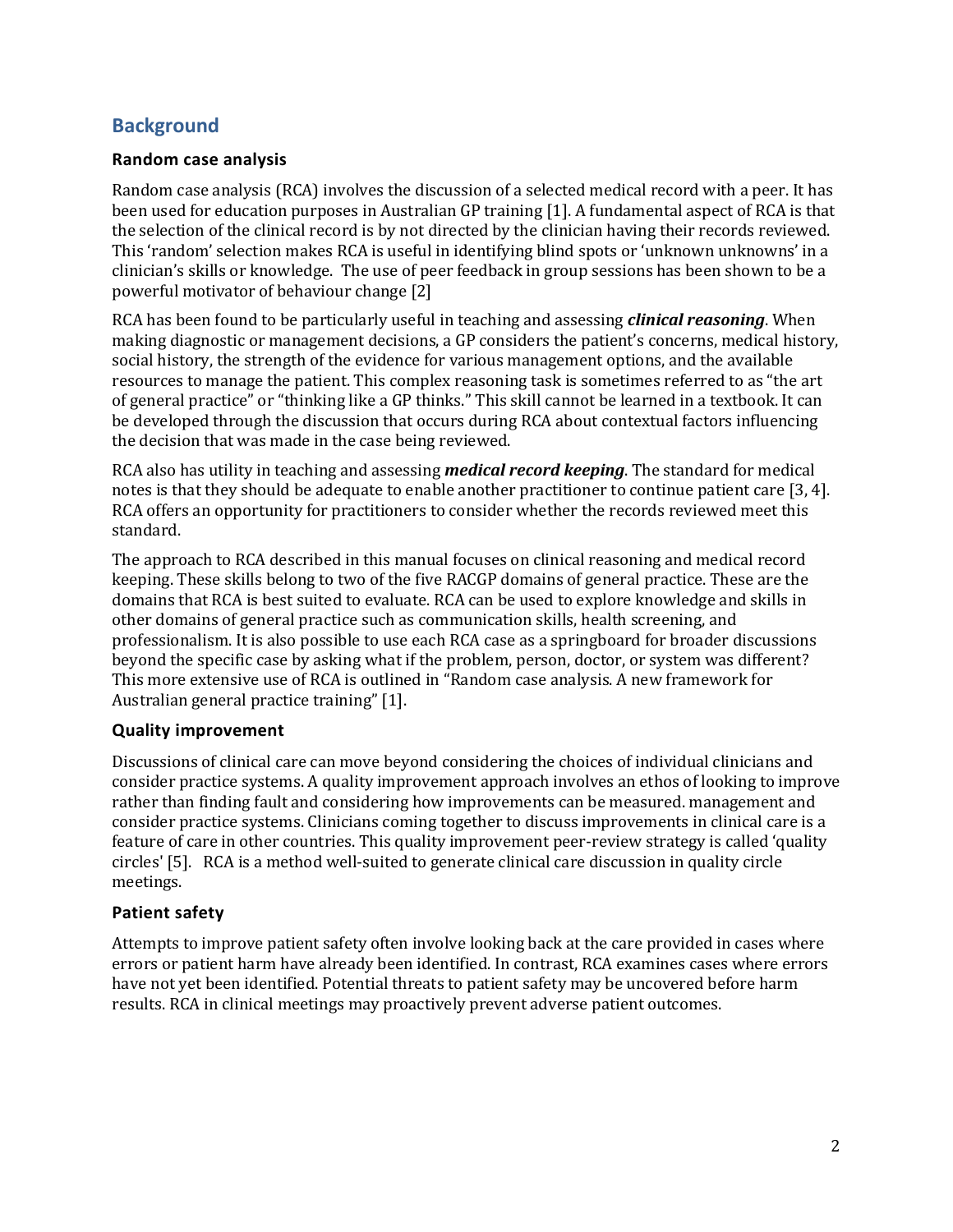## <span id="page-3-0"></span>**Fulfilling Medical Board requirements for performance review**

The Medical Board of Australia has designed a Professional Performance Framework to support doctors to take responsibility for their own performance [6]. The framework requires at least 25% of continuing professional development to consist of performance review. The Medical Board notes the value of peer review and encourages collaboration to promote a positive, respectful culture in medicine. RCA provides a method of achieving performance review in a supportive setting with trusted colleagues.

## <span id="page-3-1"></span>**Providing effective feedback**

It is important to acknowledge and reflect on the awkwardness of giving feedback. The conversations are difficult but important. It can be useful to reflect on the reason for the discomfort. In general practice practitioners deal with high levels of uncertainty in many of their consultations and due to the very broad nature of general practice can feel they are "not good enough." The following 4 principles are some strategies for overcoming "not good enough" and making sure the feedback provided is useful and safe.

## *Learner-centered feedback*

Just as consultations in general practice should be patient-centered, feedback should be learnercentered. It is important to address the agenda of the presenting GP before considering the agenda of other group members. What questions does the presenting GP have about the case that they would like answered?

## *Balanced feedback*

Start by acknowledging the difficulty of GP consultations. If possible, commence with feedback that is positive about the decisions made or the clinical records kept. Often these positives appear so obvious that they are not mentioned. For example, the history may be recorded well or the follow up instructions are clear, or the decisions made were consistent with guidelines. It is just as important to support good practice as it is to provide constructive feedback.

## *Feedback is offered*

Feedback is often best offered as a suggestion rather than provided as a correction. For example, by saying, "what do you think about the idea of doing X?" instead of "in this situation I would have done X".

## *Feedback is specific*

Feedback should be specific and not about the person. Rather than providing feedback that, "your test ordering is haphazard", it would be better after asking why the particular test was ordered, to outline what was considered the appropriate investigations to be and why. It is hard to alter being 'haphazard', but it is possible to consider whether specific tests were justifiable and alter practice accordingly.

## <span id="page-3-2"></span>**Receiving authentic feedback**

It can also be difficult to obtain feedback, particularly where there is a power imbalance in a relationship or where there are cultural norms at play. For example, a senior GP may have difficulty obtaining authentic feedback from a junior colleague. This can be overcome by the GP seeking feedback expressing doubts and inner questions about their performance. Such honesty invites reciprocal behaviour from more junior doctors that can deepen relationships and educational impact [7].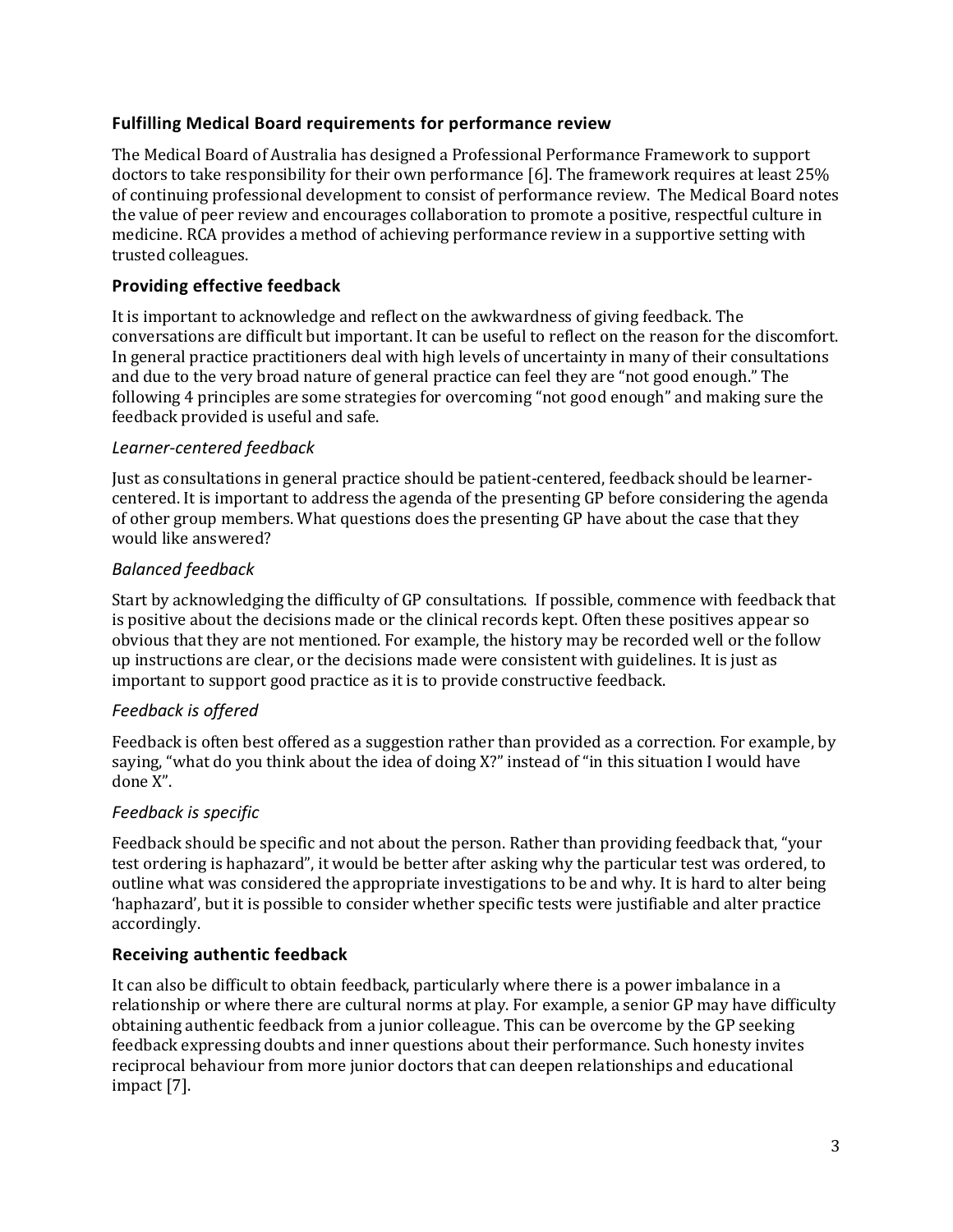# <span id="page-4-0"></span>**Preparing for the meeting**

## <span id="page-4-1"></span>**Inviting participants**

Practitioners should be invited well in advance of the meeting and a reminder sent closer to the date. Although a personal face to face invitation and explanation is best, appendix 1 includes a sample invitation email and an explanation regarding the content of the session and how RCA will be used.

Consider who you would like to invite: doctors only, all clinical staff, or selected clinical staff?

## <span id="page-4-2"></span>**RACGP CPD accreditation**

In the 2020 -2022 RACGP triennium it is possible to have RCA in practice clinical meetings accepted as a CPD accredited activity, formerly known as a Category 1 activity. A process to aid achieving accreditation is outlined in Appendix 4.

## <span id="page-4-3"></span>**Legal issues**

It is important to consider how best to approach the legal requirements for examining records in your practice using RCA. A useful resource produced by the RACGP is "Privacy and managing health information in general practice"[8]. The advice provided is broad and is not tailored to a specific circumstance and appropriate legal advice still may be required.

The relevant legislation to using health records in RCA clinical meetings includes The Privacy Act 1988 incorporating 13 Australian Privacy Principles (APPs) and health records legislation in Victoria, New South Wales and the Australian Capital Territory. In general, the use of medical records without specific patient consent is permitted for improvement or evaluation of a health service. For example, in the Health Records Act Victoria, access may be permitted where "it is impracticable for the organisation to seek the individual's consent to the use or disclosure." Provisions such as these are the basis for allowing access to medical records during practice accreditation visits. As RCA similarly involves access to clinical records that cannot be accurately predicted prior to the session, accessing records during RCA for the purposes of quality improvement would likely be treated in the same manner as practice accreditation.

Although de-identification of records is recommended wherever possible, this may be difficult, if not impossible, for RCA. Practices should consider whether they should have a privacy notice (also known as a 'collection notice' or 'APP 5 Notice') that includes a description of the use of records in an RCA quality improvement session. An informed patient could then elect to not allow their records to be used in an RCA session. An example of wording to be used in a privacy notice is in Appendix 6.

## <span id="page-4-4"></span>**Selecting the meeting type and date**

Determine if you wish the meeting to be face-to-face or to be via web conference. There are advantages and disadvantages and technical issues to be considered with each format that are discussed in the following sections. Selecting a time and date can be harder. If a time cannot be found that suits all participants consider running the meeting on different days and times. Participants have to attend at least 4 hours of random case analysis and participate in the planning and review meetings to be eligible for RACGP CPD points.

## <span id="page-4-5"></span>**Web conference meetings**

The use of web conferencing has been accelerated by the COVID-19 pandemic. In addition to infection control advantages, using web conferencing platforms may increase participation and inclusivity, particularly when a practice has many part-time clinicians or operates over more than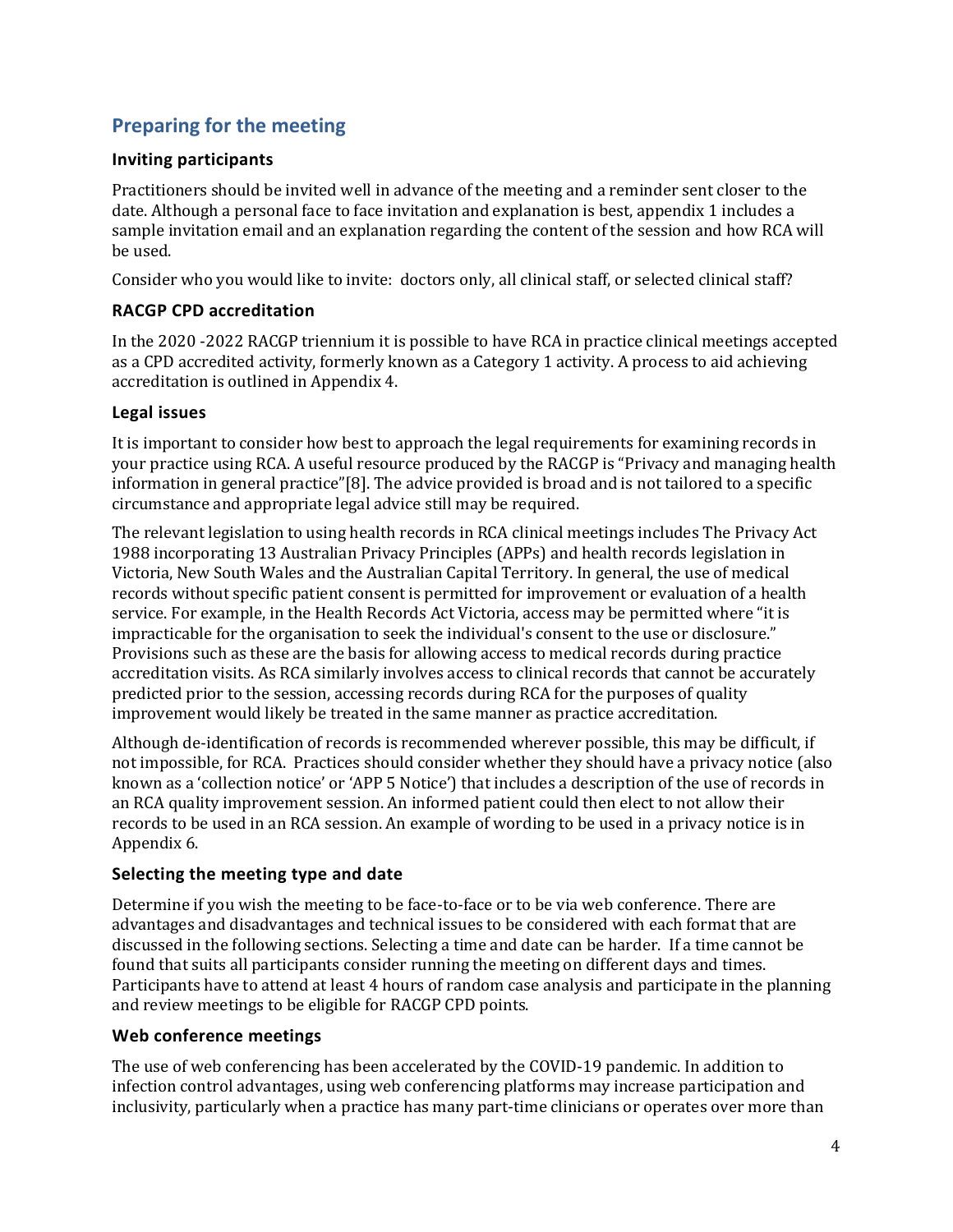one site. Screen-sharing can be used so all participants can easily see the medical record being discussed.

A disadvantage of web-conferencing is group discussion is not as easy and non-verbal cues to a participant's emotional responses may be missed. Participants should have their webcam operational and microphone on mute except when they wish to talk. It is important that participants are familiar with the web conferencing platform being used and are in a private location and using headphones. In larger group meetings, one participant may need to be selected as web conference facilitator to manage interactions such as changing hosts for screen-sharing, muting participants who have background noise, seeking responses by raising of hands, or monitoring group chat.

## <span id="page-5-0"></span>**Face-to-face meetings**

In preparing for a face-to-face meeting, make sure there is a way to display clinical records so all in the meeting can read them simultaneously. This is most easily done by using a projector connected to a laptop or computer that can access the clinic's medical software. The records can then be projected onto a wall or screen. As the displaying of the clinical record is vital to the session, it is best to have technical issues well-sorted prior to the meeting. Is the connection to the server fast enough to enable exploration of the record during the meeting? If not connected to the server (using a briefcase version), are the records being displayed the latest records?

The room set up should also be conducive to group discussion – participants should be able to see each other as well as the screen (Diagram 1).

## **Diagram 1.**

An ideal room set-up that enables viewing of records as well as group discussion.

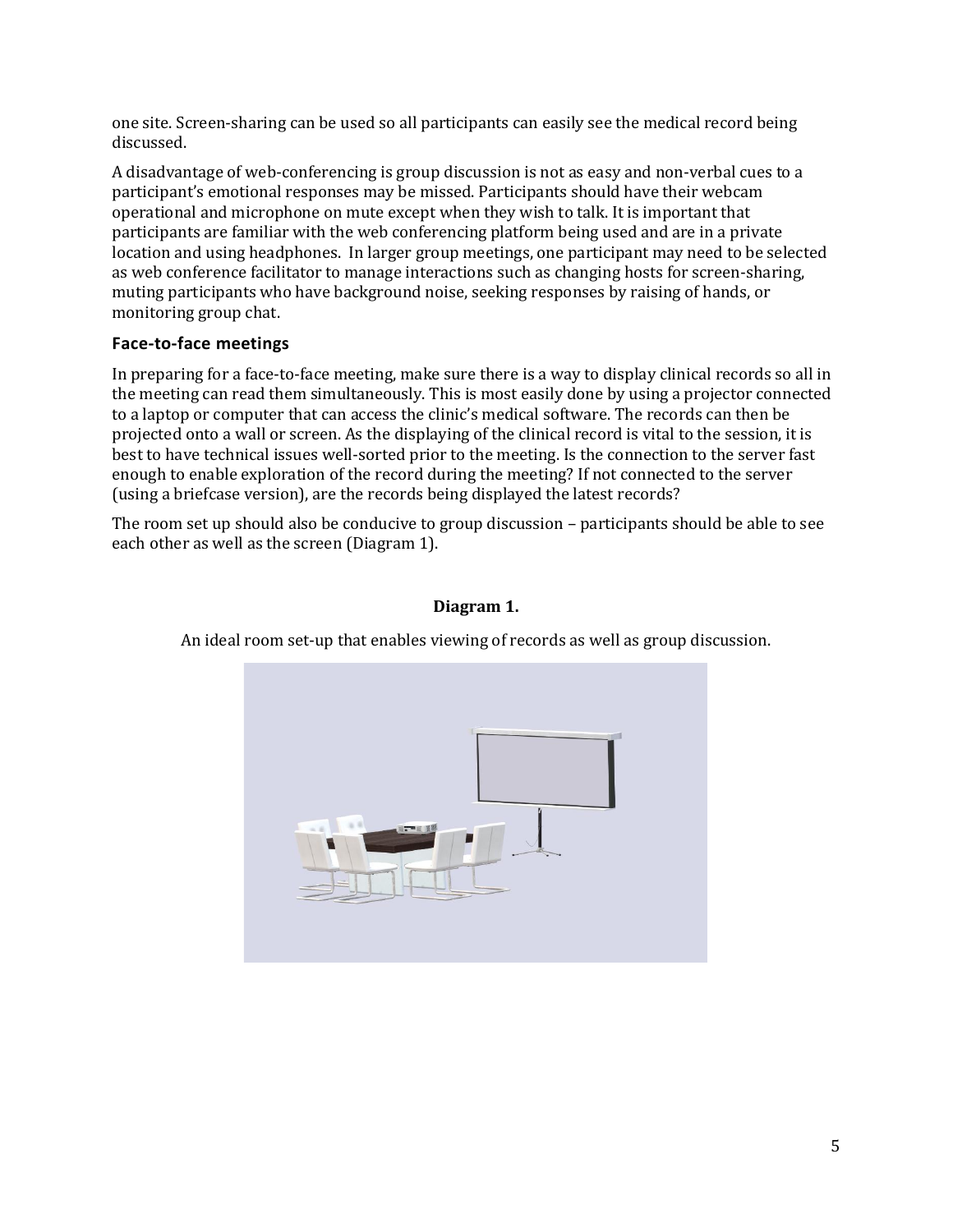## <span id="page-6-0"></span>**Selecting the presenting GP, group facilitator and scribe**

For each meeting a presenting GP needs to be selected. This is the GP who will have their medical records reviewed. For the first meeting it will be wise to select an experienced or senior GP within the practice as the presenting GP. Ideally this GP will be a role-model by being open to feedback and improvement suggestions from the group.

A group facilitator will also need to be selected for each meeting. The group facilitator is the person who will lead the RCA questioning of the medical record and the group discussion that follows. The group facilitator would ideally be competent in running small groups and ensuring the wellbeing of all participants. In larger web conferencing meetings, a separate moderator of the web platform may be required.

A scribe is the person who will record the outcomes of the meeting. Ideally this person will be separate from the group facilitator. The scribe will record any practice systems issues or safety concerns identified where a patient needs to be contacted. They may also be required to record other information to obtain RACGP CPD points or PIP QI payments.

Ideally these roles will rotate among all practitioners in subsequent meetings as everyone becomes familiar and comfortable with the process.

## <span id="page-6-1"></span>**Deciding if RCA sessions will analyse all records or will be a focused review.**

RCA is an adaptable process. Although developed to look at *all* clinical records, RCA sessions can be focused on a particular clinical issue. For example, analysing all records involving the care of patients with Depression or all records where an opioid was prescribed. The choice to focus on a particular clinical issue might occur in response to an adverse event in your practice or because significant variance in management amongst clinicians has been identified.

## <span id="page-6-2"></span>**Selecting the records to be reviewed**

Prior to the meeting, the group facilitator should decide on the records of the presenting GP that will be reviewed. It is best to review recent notes as it is hard for the presenting GP to recall the thinking behind decisions (clinical reasoning) from consultations more than a few weeks ago. It is important that the presenting GP does not select the records to be discussed. For the first session we recommend the group facilitator progresses through the notes for a single session one after another rather than making a selection of only some records in the session. This avoids giving the impression that the facilitator is selecting records where fault can be found which could lead to defensiveness.

In subsequent meetings, as a supportive culture is established, it may be possible for the group facilitator to exclude notes that the facilitator does not consider valuable to discuss. However, even records of simple consultations may have valuable lessons. What may appear straightforward to the group facilitator may not be clear to other members of the group. In summary, it is important at least at the outset, that the group facilitator selects recent records from a clinical session and progresses sequentially through them.

There will be cases that a presenting practitioner may not want to discuss with the group. There can be many reasons for this, and this decision should at all times be respected by the group and another case chosen in its place.

If your practice has identified that it wishes to focus on a particular area of clinical practice, then this filter can be applied to record selection.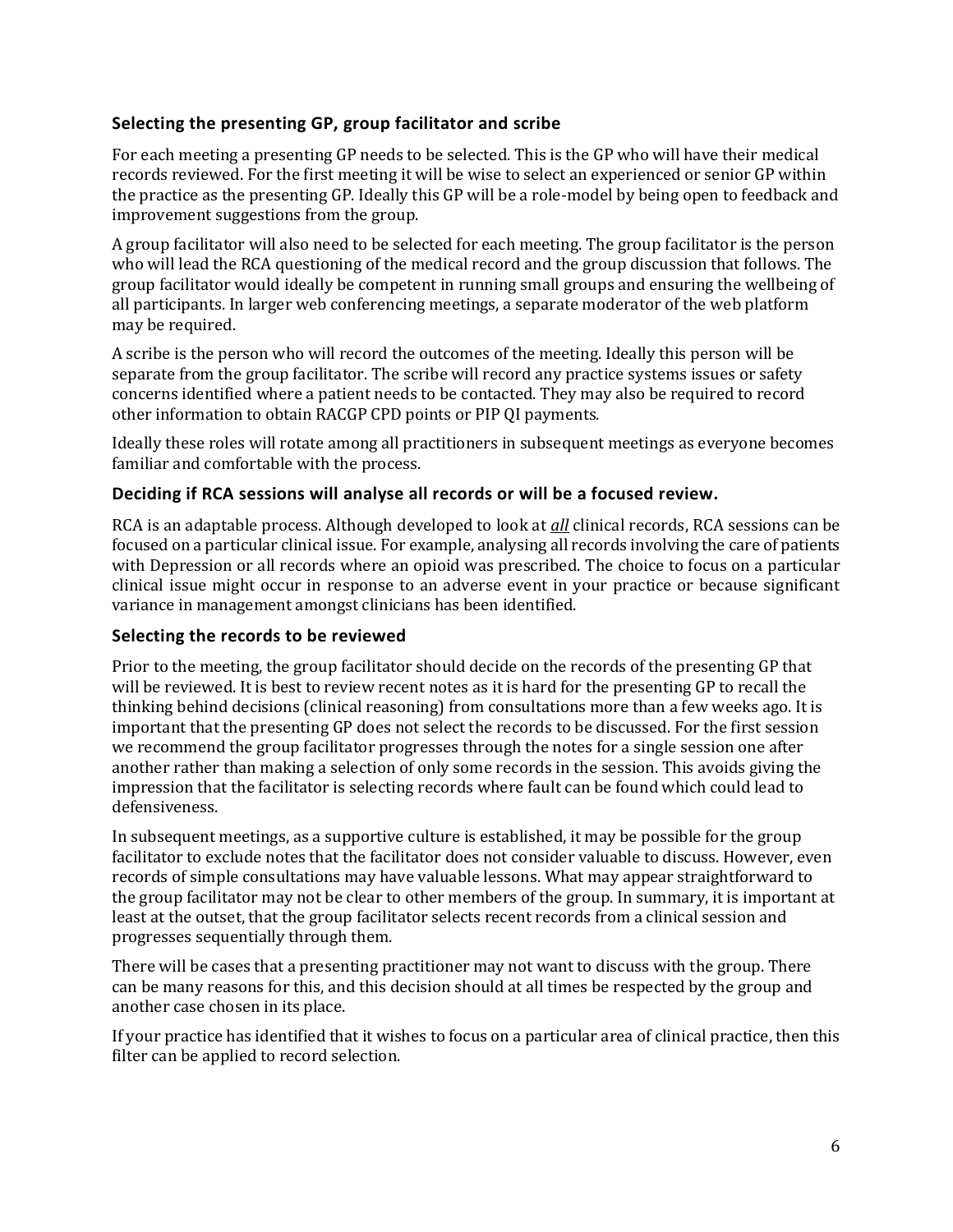# <span id="page-7-0"></span>**Conducting the RCA meeting**

## <span id="page-7-1"></span>**Setting the ground rules**

At the start of the meeting, set the ground rules for group discussion. A supportive environment is best for learning. If RCA is done poorly or insensitively it can impact on a doctor's self-worth and negatively on their mental health. The following points are worth raising to help create this culture:

- The presenting GP can at any time advise that they do not wish to discuss a particular case.
- This is a quality improvement and patient safety process and not fault-finding.
- Honest reflection on reasons for decision will happen if participants feel supported and safe.
- The aim is to share the expertise that is within the group and learn from each other. No single person is the expert!
- General practice is a complex discipline and there will be differences of opinion and often no single correct answer. The purpose of discussing cases is to explore the nuances in clinical decisions.
- Different views can be questioned to understand the reasoning behind them, but it is important that different views are respected.
- It is difficult for a doctor to have their clinical decisions reviewed by colleagues. With the benefit of hindsight and the removal of time pressures we can all identify circumstances where a different decision than the one we made would have been wiser.
- Errors will occur to the best clinicians and in the best systems. Doctors are often their own worst critics.

## <span id="page-7-2"></span>**Random case analysis of a clinical record**

As outlined previously, the group facilitator selects a record from a recent clinical session of the presenting GP. There are four phases to the review of a clinical record using RCA in the clinical meeting.

- 1. Clarification
- 2. Exploration
- 3. Feedback
- 4. Safety and Quality Improvement

*Clarification*. The record is read by the group and the presenting GP clarifies the record and the background to the case. What is the meaning of abbreviations used? What was known about the patient prior to this consult? Does the presenting GP have any further recollections of the case? Before progressing to the next phase, the group facilitator should check if any of the group members needs an issue clarified.

*Exploration.* The group facilitator leads with some questions about the case to explore the presenting GP's clinical reasoning. Was a diagnosis achieved and what diagnoses were being considered? Why were the management decisions selected in this case? At this point the group members may have further questions about the clinical reasoning in the case. The group facilitator needs to be mindful of avoiding the questioning being an interrogation of the presenting GP. It is possible to extend discussion regarding clinical reasoning by considering the 'what if' questions. What if the problem, patient, system, or doctor was different? How would this have affected decisions? While this is valuable for education of the group, the facilitator should also be mindful if fewer cases are discussed there is less performance review completed.

**Feedback.** The facilitator asks the presenting GP if there are any issues with the consultation or record that they would like feedback on. These are addressed before any further discussion. The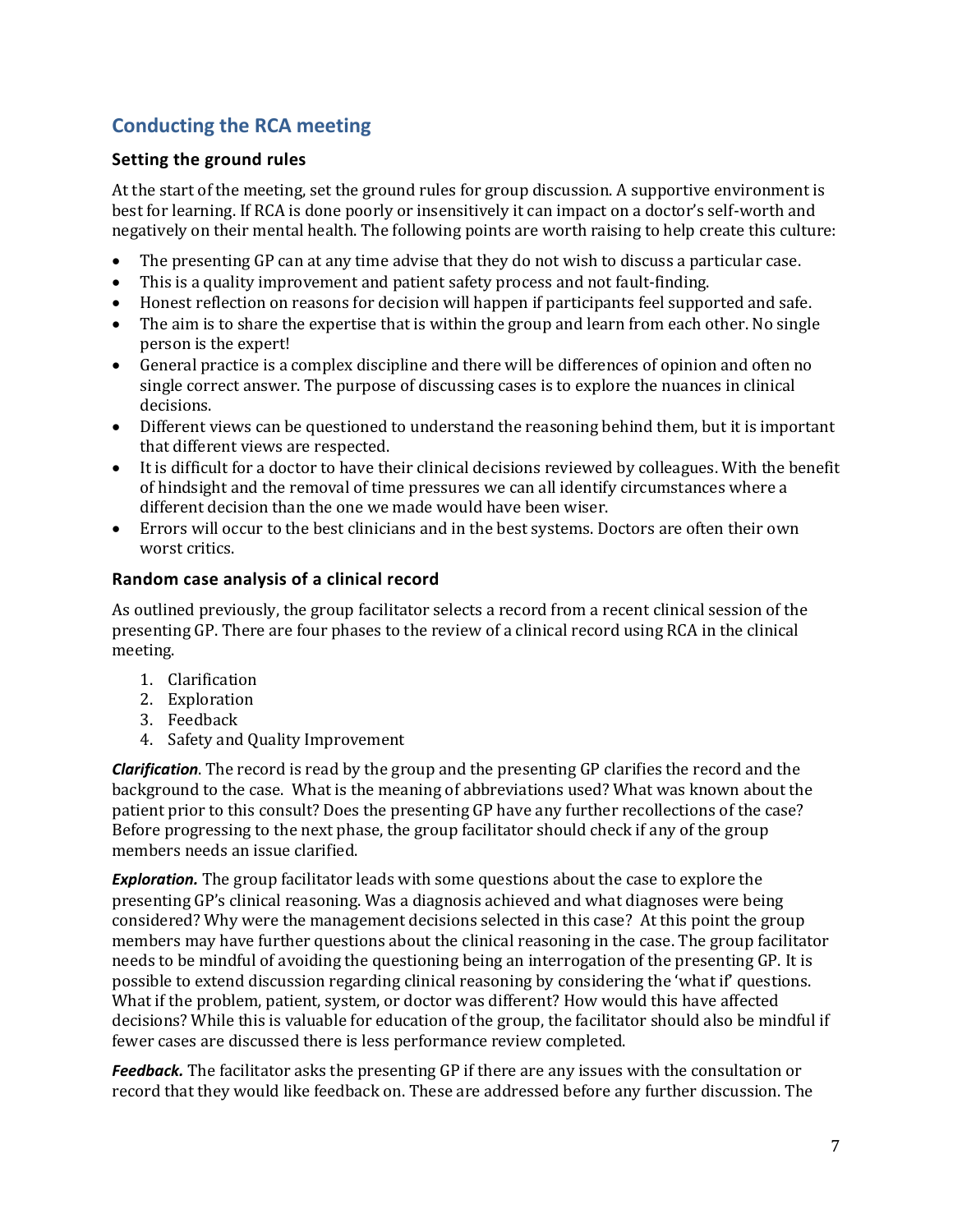facilitator asks the group to identify things that were done well. This reinforces the values of the clinical team and what the practice wants to keep doing. After (if appropriate) acknowledging the difficulty of the consultation, ask for suggestions on what might have been done differently and why. The suggestions must be specific. Allow the presenting GP to respond to these suggestions.

*Safety and quality improvement*. Ask the group whether the medical record is adequate to enable other practitioners to continue the care of the patient. This is the MBS and AMA Code of conduct standard. If the record is not sufficient to enable this, what is missing? What specifically should be in the record? Allow the presenting GP to respond.

Ask the group to consider whether there were any safety issues to be considered for the patient. If there are safety issues, what should be the response? Actions to be taken for patient care should be recorded in the patient history with a note to indicate they were recommended following a review of the patient record in a practice clinical meeting.

What issues (if any) did this record reveal for practice systems? Think about appointment bookings, handover within the practice, reception triage, practice policies. Are there changes to be recommended because of the RCA discussion? The scribe should keep a record of the changes recommended so they can be reported to the relevant management team within your practice.

## <span id="page-8-0"></span>**Continuing and concluding the meeting and CPD cycle**

After the four phases are completed, the next medical record is reviewed and so on throughout the clinical meeting. At the conclusion of the meeting, it is important to thank the presenting GP for sharing their clinical records for discussion. The group facilitator or scribe should summarise any actions to be taken following the group discussion about safety and clinical systems improvement. If the session is being completed as an RACGP CPD activity, then the scribe should keep a record of the meeting. At the final meeting, the evaluation and reflective questions should be considered by the group and completed prior to submitting the required documentation to the RACGP.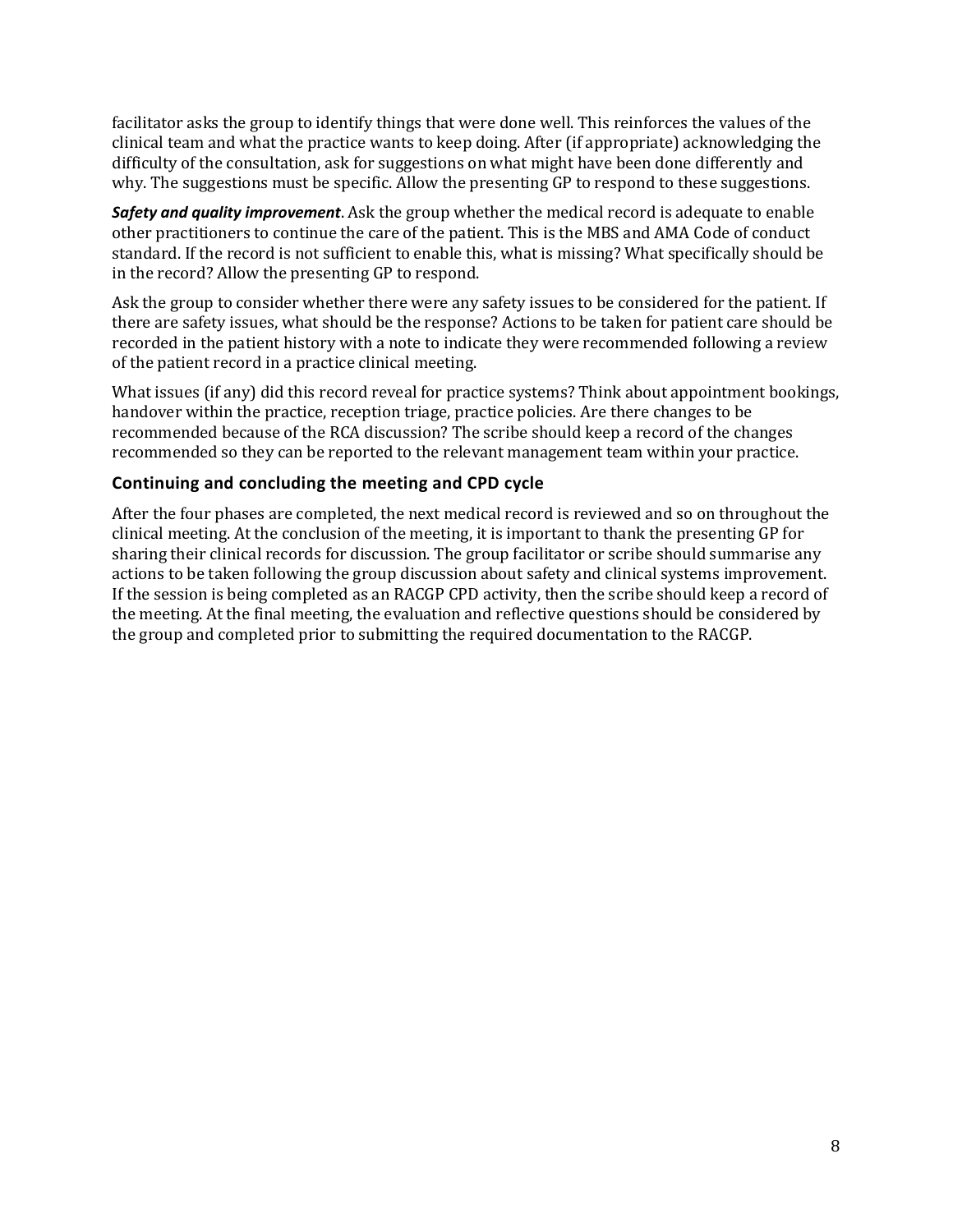## <span id="page-9-0"></span>**Glossary of terms**

Random Case Analysis is a specific method of case note review where the selection of the clinical record is random and not directed by the clinician having their records reviewed. The case is then discussed to consider the decisions made and the appropriateness of the record.

Presenting GP- the GP whose records are chosen for the RCA.

Group facilitator - walks the presenting GP through the RCA and asks for input from observing clinicians where appropriate.

Scribe – the GP who records the outcomes of the meeting including safety concerns, recommended system changes for the practice, quality measures, RACGP CPD requirements regarding attendance and evaluation and reflection questions.

Web conference facilitator - the person selected to manage interactions such as changing hosts for screen-sharing, muting participants who have background noise, seeking responses by raising of hands, or monitoring group chat

## <span id="page-9-1"></span>**Acknowledgements**

We thank the general practitioners at Northwest Medical Practice, Gymea, New South Wales and Springs Medical, Daylesford, Victoria, for road testing random case analysis (RCA) in practice clinical meetings, and giving valuable feedback to strengthen RCA processes for in-practice use.

## <span id="page-9-2"></span>**References**

[1] Morgan S, Ingham G. Random case analysis - a new framework for Australian general practice training. Australian family physician 2013 Jan-Feb;42(1-2):69-73.

[2] van Braak M, Visser M, Holtrop M, Statius Muller I, Bont J, van Dijk N. What motivates general practitioners to change practice behaviour? A qualitative study of audit and feedback group sessions in Dutch general practice. BMJ open 2019 Jun 1;9(5):e025286.

[3] Good Medical Practice: A Code of Conduct for Doctors in Australia: Medical Board of Australia, 2014.

[4] Medicare Benefits Schedule - Note GN.15.39. 2019 [cited 2019 29 Dec 2019]; Available from: <http://www9.health.gov.au/mbs/fullDisplay.cfm?type=note&q=GN.15.39&qt=noteID>

[5] Rohrbasser A, Kirk UB, Arvidsson E. Use of quality circles for primary care providers in 24 European countries: an online survey of European Society for Quality and Safety in family practice delegates. Scandinavian journal of primary health care 2019;37(3):302-11.

[6] Medical Board of Australia. Building a Professional Performance Framework. 2018, April 26 [cited 2021, February 13]; Available from:

<https://www.medicalboard.gov.au/registration/professional-performance-framework.aspx>

[7] Molloy E, Bearman M. Embracing the tension between vulnerability and credibility: 'intellectual candour' in health professions education. Medical Education 2019;53(1):32-41.

[8] Privacy and managing health information in general practice. East Melbourne: The Royal Australian College of General Practitioners, 2017.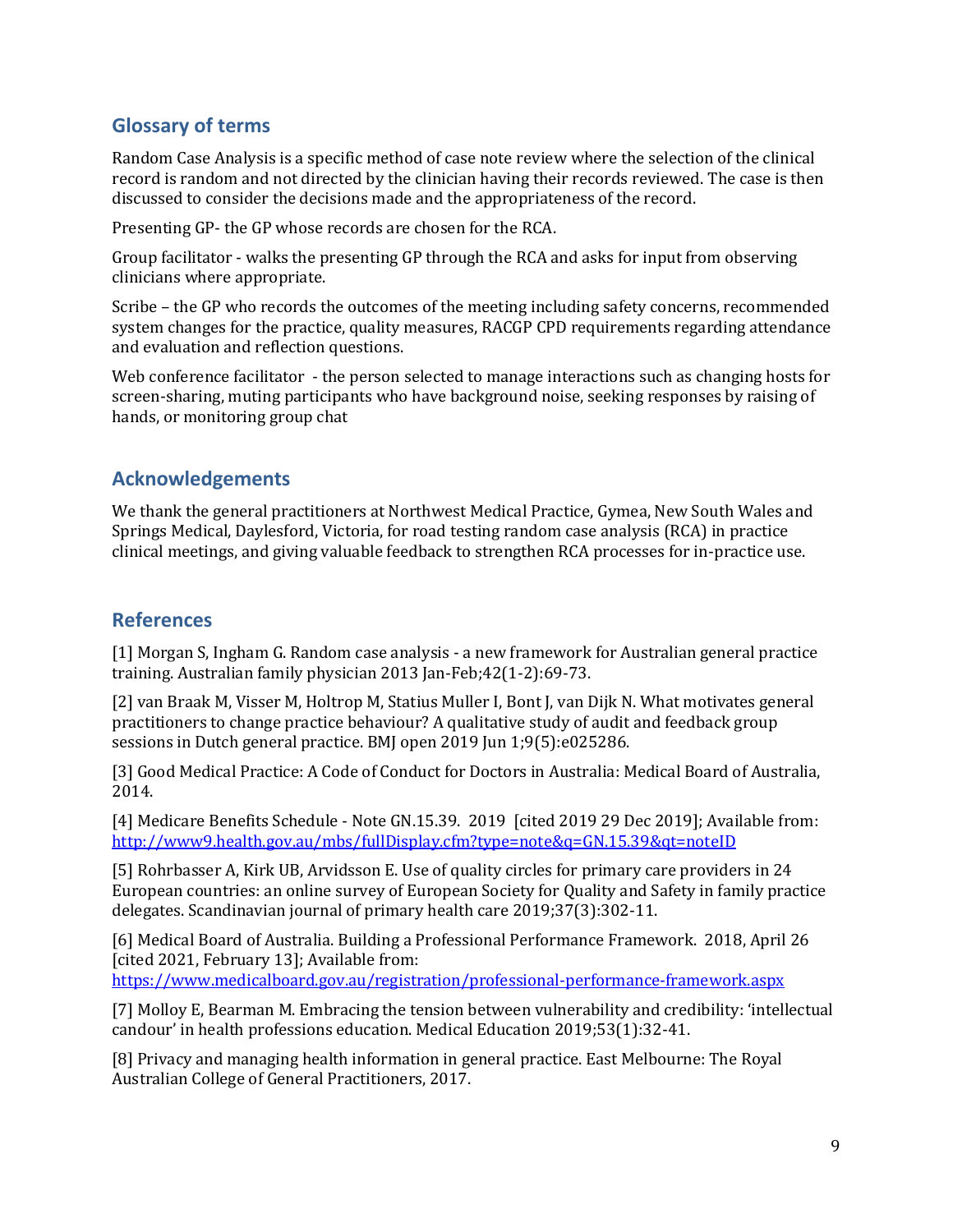## <span id="page-10-0"></span>**Appendix 1 - Sample introduction email**

Our practice is introducing a new quality improvement and patient safety activity using Random Case Analysis (RCA) and I am inviting you to attend.

I will be applying for RACGP Continuing Professional Development Points as an accredited CPD Activity for 40 points. If you attend the planning meeting and a total of four hours of meetings during the triennium this should entitle you to CPD points.

The first meeting is a planning meeting and will be on ….. At this meeting, we will agree on how we will conduct the meetings and what we hope to achieve. At the subsequent meetings we will undertake RCA which is the review of a random selection of clinical records. We will take turns to have a random selection of records reviewed by our clinical peer group. When the records being reviewed are your records, you will be asked to clarify what occurred during the consultation and any background to the consultation. Other GPs in our practice will then ask questions about the decisions made and what was recorded. The aim is to share expertise and learn from each other.

Our emphasis is not on fault-finding but on improving the quality of our clinical care and record keeping. I expect we will identify issues impacting on safe patient care and we will consider how best to respond to them.

## <span id="page-10-1"></span>**Appendix 2 - Checklist before first session**

- For web conferencing, confirmation that all attendees can use the web platform, are using a headphone set, and understand that they must be in a private room with their web camera on.
- For face-to-face meetings, a dry run of the IT has confirmed it is possible to display medical records so all attendees can see them and that the connection speed to the server is adequate to enable exploration of the record.
- If intending to apply for RACGP points, a planning meeting has been conducted to determine program outline and responsibilities for maintaining CPD documentation. This meeting can be incorporated into the start of the first meeting. (see Appendix 4 and Appendix 5)
- Ensured the practice privacy statement (if there is one) includes reference to RCA session (see Appendix 6)
- Facilitator and presenter and scribe selected.
- For a web conference meeting, consider appointing an additional person responsible for managing participants on the conferencing platform. This person will respond to connection issues, muting participants if needed, responding to or instigating text chat as appropriate.
- A time has been selected that is suitable for practitioners to attend.
- For a face-to-face meeting, consider arranging food at the start of the event to encourage prompt commencement of meeting after a meal.
- Payment to encourage attendance has been arranged if appropriate.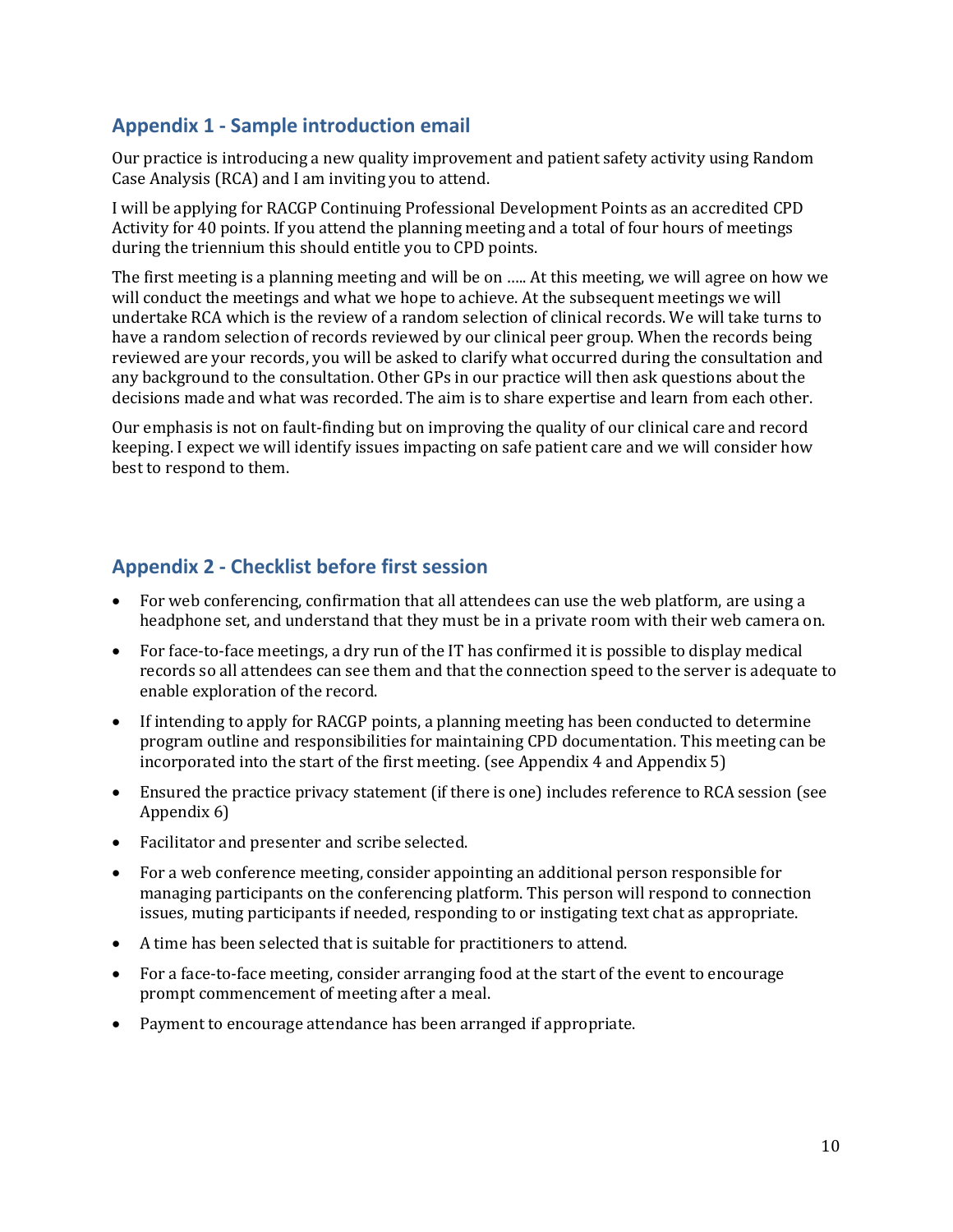# <span id="page-11-0"></span>**Appendix 3 - Quick guide to conducting RCA session**

Ground Rules – confidentiality, respect, quality improvement, feedback principles

Confirm Scribe

Document Attendees

For each record

- Clarify *what* happened What was known about patient? What do the abbreviations mean? What diagnosis was made? What further memories of the case are not in the record?
- Explore –*why* questions Why was this diagnosis made? Why was an investigation requested? Why was the management chosen?
- Feedback Ask first, what issues would the presenting GP like feedback on? Provide this first and before any further feedback from the group that is balanced, offered, and specific.
- Safety and Quality Improvement is the record adequate for ongoing care? Are there safety issues? Are there practice system issues? Record the outcomes.

At the conclusion of each meeting the scribe should summarise the outcomes of the meeting using the template in Appendix 5. At the final meeting complete evaluation and reflective questions and document the responses prior to submission to the RACGP.

- Thinking about the clinical decisions made including tests ordered, and medications prescribed, was there agreement about the decisions made? If there were differences in approaches, are these reasonable differences as a 'matter of clinical opinion'? Alternatively, are there guidelines or other resources that might resolve these differences?
- Were the reviewed medical records sufficient to enable other practitioners to continue care? How might they be improved?
- Did this activity motivate you to change systems or processes in your practice that would improve patient safety? If so, what were they?
- How can you monitor to see if the change occurs?
- How might the RCA activity be improved next time?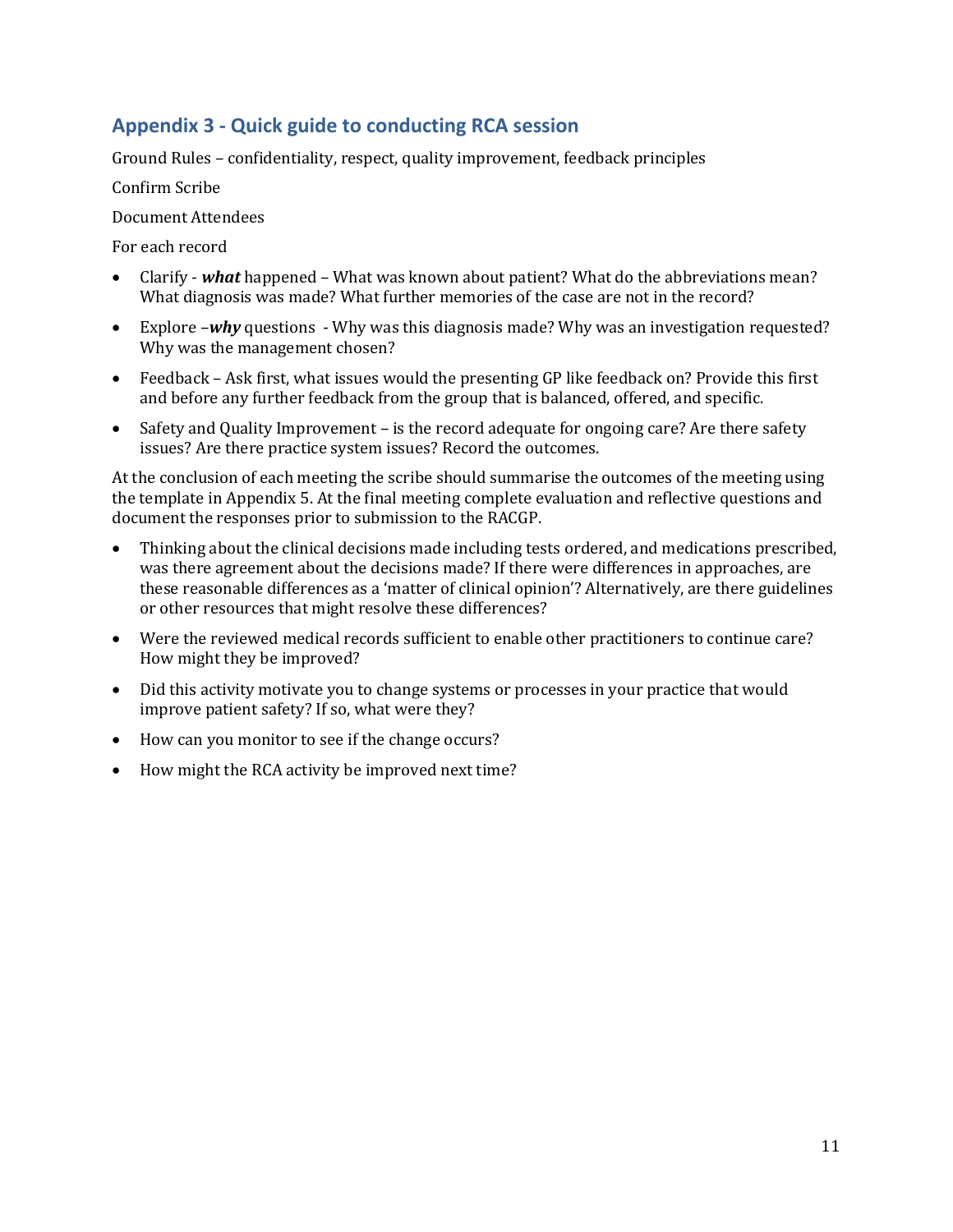# <span id="page-12-0"></span>**Appendix 4 - Applying for RACGP CPD points**

In the 2020 -2022 RACGP triennium it is possible to have RCA in practice clinical meetings accepted as a CPD accredited activity, formerly known as a Category 1 activity. There are four essential steps to be completed:

- 1. Conduct a planning meeting with all participants.
- 2. Manage the RCA meetings and complete a report of each meeting.
- 3. Complete evaluation and reflection questions at the end of the final meeting
- 4. Online notification of the activity to the RACGP and submit documents.

## *1. Conduct a planning meeting with all participants.*

There must be a minimum of 4 participants and maximum of 12. All participants must attend the planning meeting. *This meeting does not have any time requirement and could potentially be held at the commencement of the first RCA session.*

Introduce RCA as a performance review activity aimed at reviewing clinical decisions including the choice of investigations and medications. It considers the contextual factors (disease, patient, system, doctor) influencing diagnostic and management decisions.

At the planning meeting determine if you wish to conduct a general review of all clinical records or if you wish to focus on a specific clinical issue. If you are focusing on a specific clinical issue, then determine how the clinical records for the relevant clinical issue will be identified and selected.

Agree on your program outline. That is, the date, time, and duration of the meetings and how you will manage the roles of presenting GP, facilitator, and scribe for each meeting. This should also be documented (see Appendix 5 for an example of the documentation required).

Agree on who will maintain the records required to be kept of the activity and who will ultimately notify RACGP to enable allocation of points.

## *2. Manage the RCA meetings and complete a report on each meeting.*

Undertake the cycle of meetings as per the program outline (duration of a meeting at least one hour and a minimum of 4 hours in total are required for each GP).

It is a requirement for RACGP CPD accreditation that the meetings are dynamic and involve active participation of learners. Following this RCA guide will ensure the meetings are conducted in a manner to enable this to happen. All participants should have an opportunity to speak during the sessions and ideally all have a turn at leading the session.

The scribe should complete a record of what was discussed and decided. A template is available in Appendix 5. This summary could be made available to participants who are unable to attend a meeting. This record does not need to be submitted to the RACGP.

## *3. Complete evaluation and reflection questions at the end of the final meeting.*

At the end the final meeting, as a group consider the following evaluation and reflection questions. If there has been a long gap between meetings it will be useful to look at the reports from previous meetings to help answer the questions:

• Thinking about the clinical decisions made including tests ordered, and medications prescribed, was there agreement about the decisions made? If there were differences in approaches, are these reasonable differences as a 'matter of clinical opinion'? Alternatively, are there guidelines or other resources that might resolve these differences?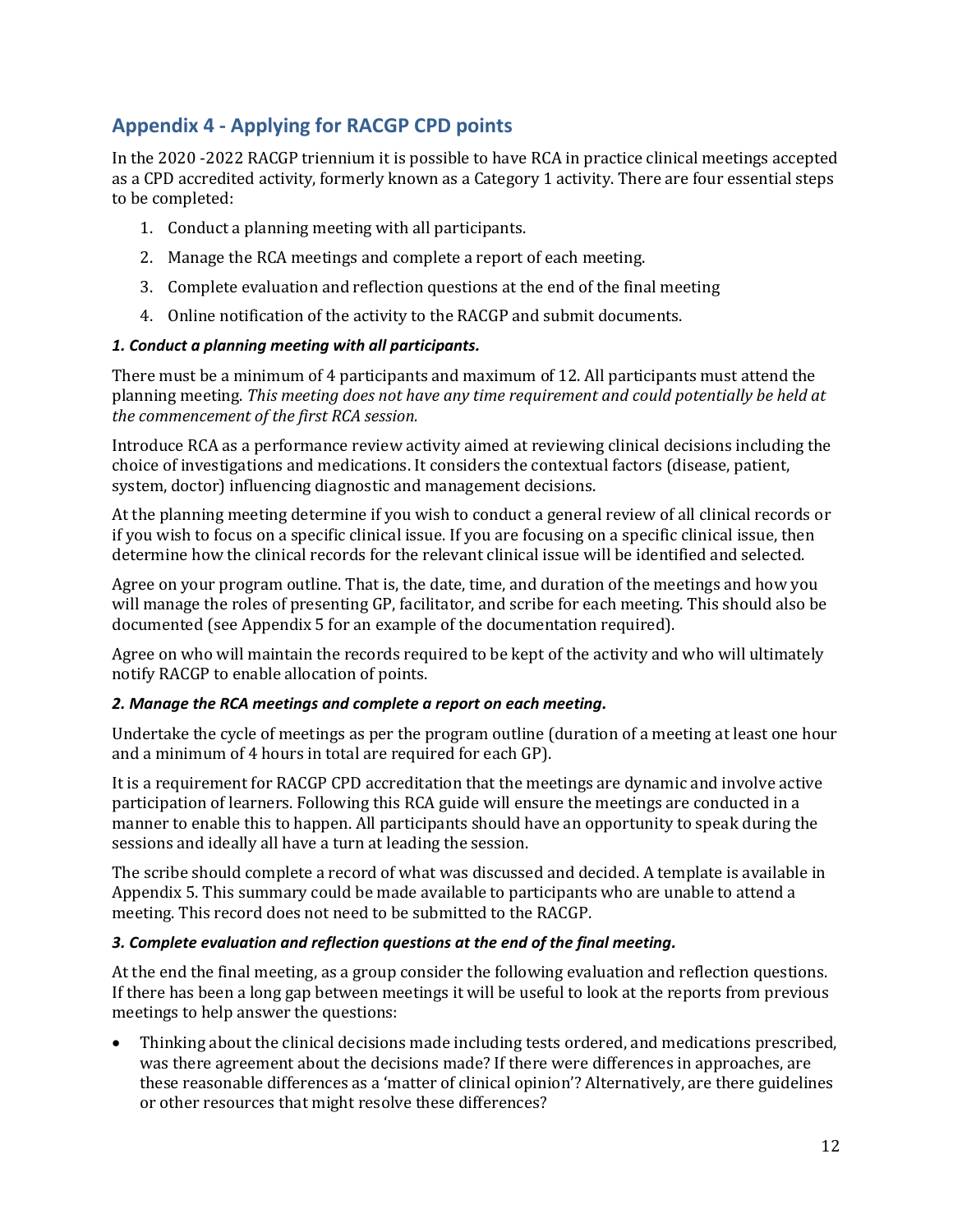- Were the reviewed medical records sufficient to enable other practitioners to continue care? How might they be improved?
- Did this activity motivate you to change systems or processes in your practice that would improve patient safety? If so, what were they?
- How can you monitor to see if the change occurs?
- How might the RCA activity be improved next time?

#### *4. Online notification of the activity to the RACGP and submit documents.*

At the end of the cycle of meetings go online and record the GP participant section of the application form with details of names of GPs and their RACGP identification number. The GP also uploads supporting material including the program outline and responses to the evaluation and reflection questions.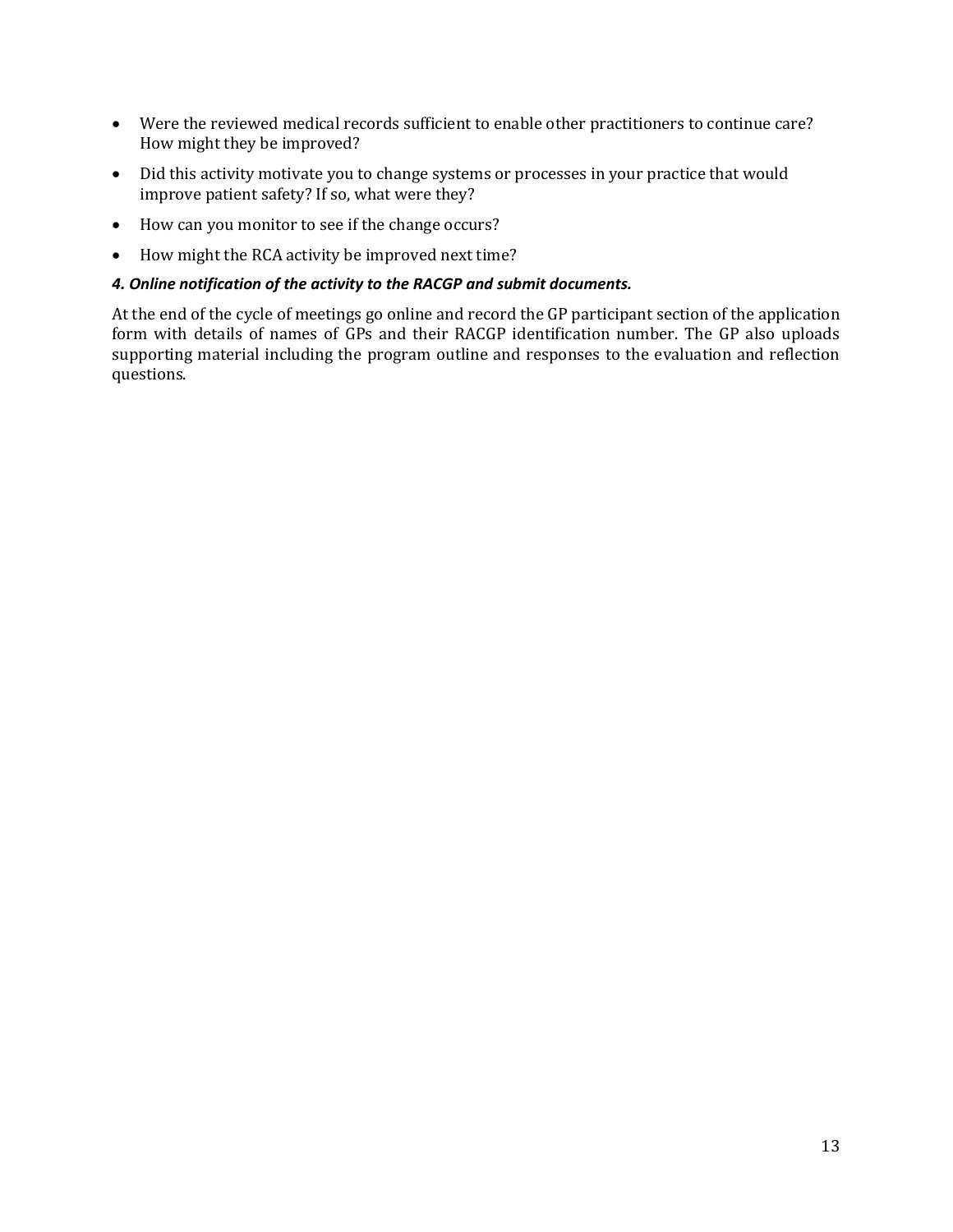# <span id="page-14-0"></span>**Appendix 5 – Documentation for CPD points**

The following documentation will aid the completion of required activities to be accredited as a CPD Accredited Peer Group Learning Activity.

The educational content of the activity must be a **minimum of 4 hours (excluding planning and review meeting)**

| Activity title       | Random Case Analysis at <i>(insert practice name here)</i> |
|----------------------|------------------------------------------------------------|
| Review meeting date  | (Insert date of last meeting here)                         |
| Name of facilitator: | (Insert name of person submitting documentation to RACGP)  |

## **1. Program Outline**

Use this table to record the dates of sessions and attendance of sessions. This record will need to be submitted to RACGP to obtain CPD points for attendees.

| <b>Session</b><br>date | <b>Duration</b><br>(min 1 hr) | <b>List of Attendees and RACGP number</b> |
|------------------------|-------------------------------|-------------------------------------------|
|                        |                               |                                           |
|                        |                               |                                           |
|                        |                               |                                           |
|                        |                               |                                           |
|                        |                               |                                           |
|                        |                               |                                           |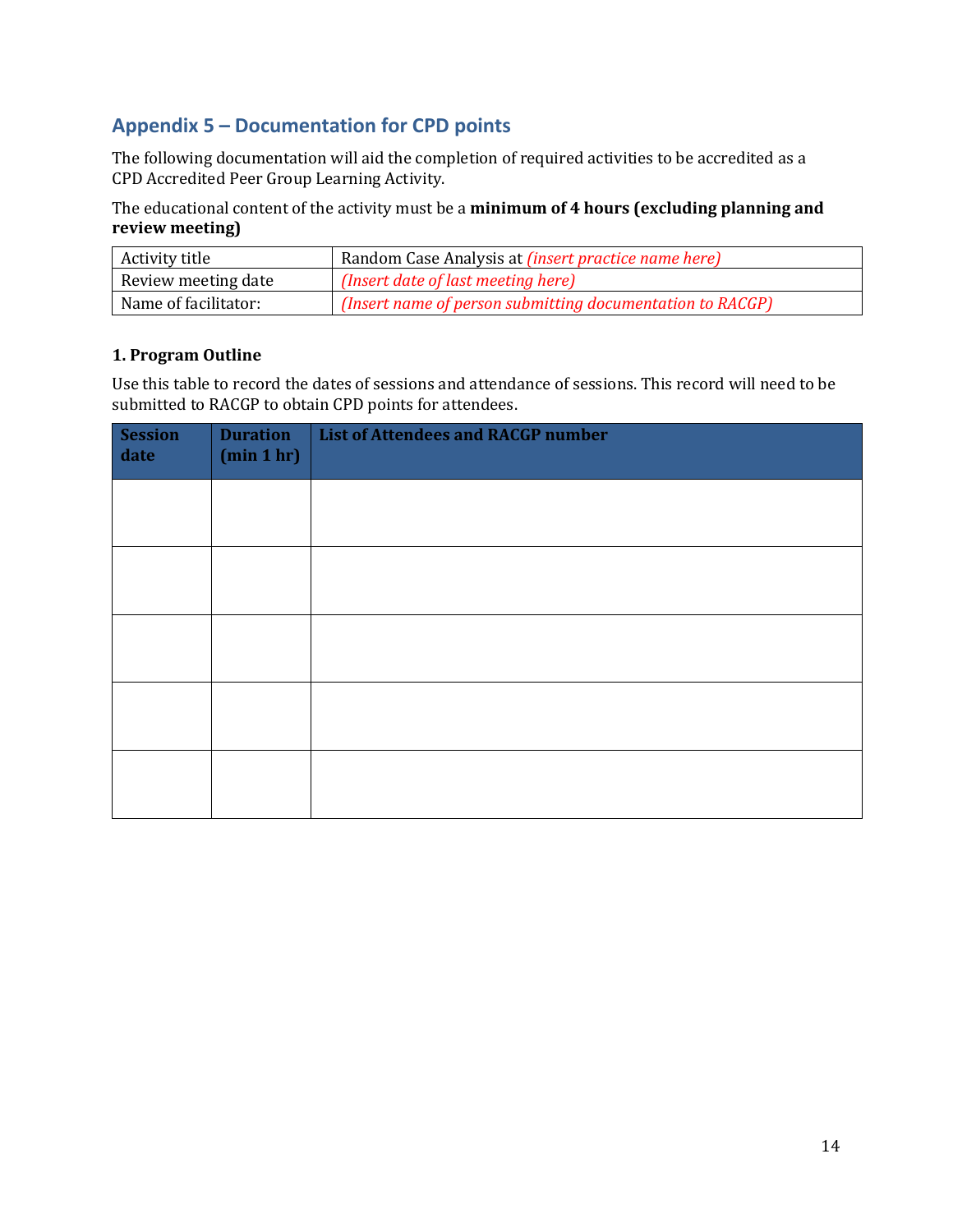## **2. RCA Meeting record**

Use a copy of this table to record the details of each meeting. This record will be a useful record to share with practice members who did not attend. It will also keep a record of practice system changes recommended during the sessions. This meeting record does not need to be submitted to the RACGP. At the final session all of the meeting records can be reviewed to help answer the reflective questions.

| <b>Session date</b>                                                                             | <i>Insert session date</i>                                                                      |
|-------------------------------------------------------------------------------------------------|-------------------------------------------------------------------------------------------------|
| <b>Summary of cases</b><br>discussed and<br>clinical issues raised                              | Record a brief deidentified summary of cases discussed and pertinent<br>clinical issues raised. |
| Were the medical<br>records adequate? If<br>not, how might they<br>be improved?                 |                                                                                                 |
| Were there practice<br>system issues<br>uncovered?                                              | Record any practice system issues uncovered and changes recommended.                            |
| If so, how are they<br>going to be addressed?<br>Who is responsible for<br>taking this further? |                                                                                                 |

## **3. Final Reflective Questions**

Thinking about the clinical decisions made including tests ordered, and medications prescribed, was there agreement about the decisions made? If there were differences in approaches, are these reasonable differences as a 'matter of clinical opinion'? Alternatively, are there guidelines or other resources that might resolve these differences?

Were the reviewed medical records sufficient to enable other practitioners to continue care? How might they be improved?

Did this activity motivate you to change systems or processes in your practice that would improve patient safety? If so, what were they?

How can you monitor to see if the change occurs?

How might the RCA activity be improved next time?